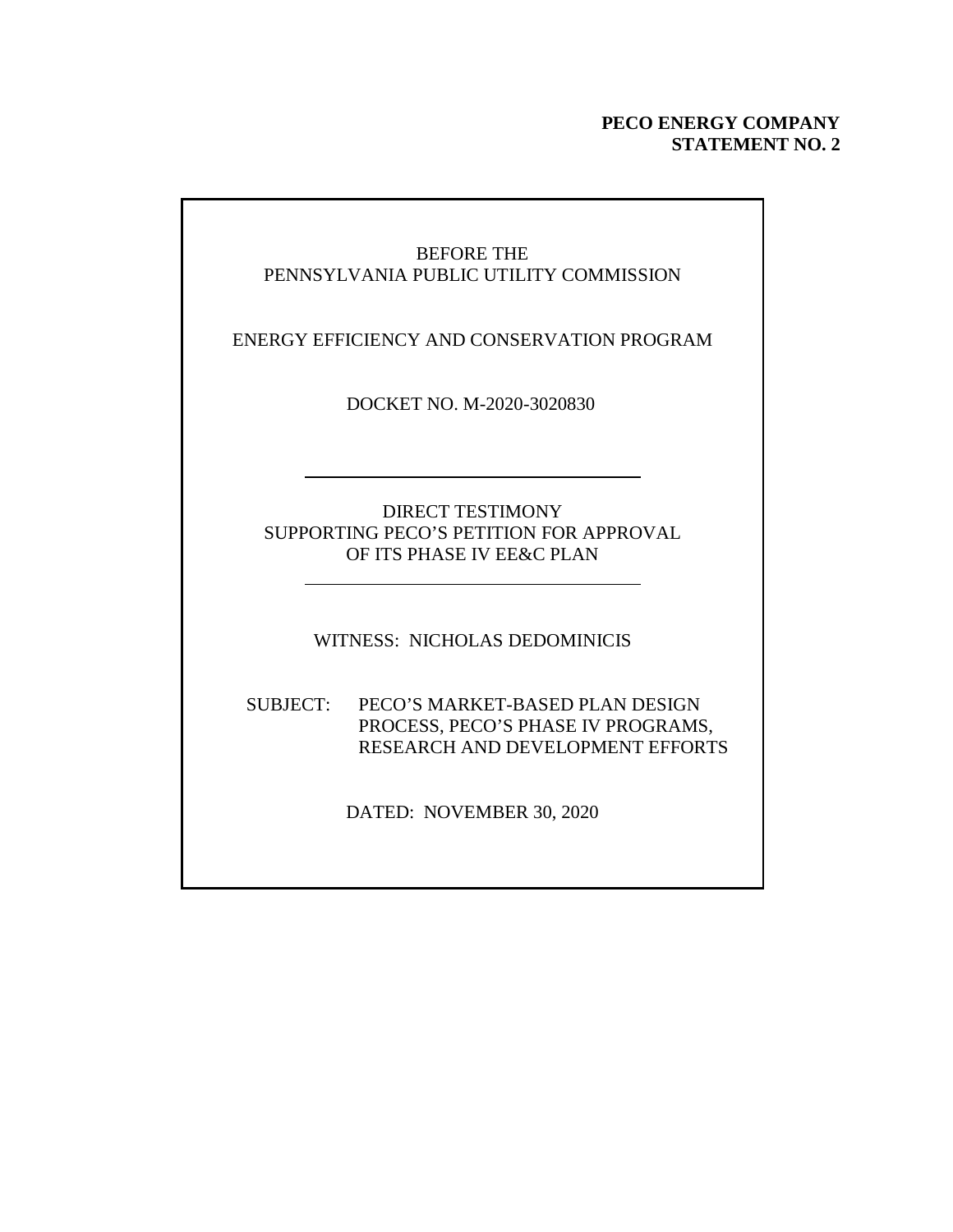## **TABLE OF CONTENTS**

| $\mathbf{I}$ |  |
|--------------|--|
| <b>II.</b>   |  |
|              |  |
| IV.          |  |
|              |  |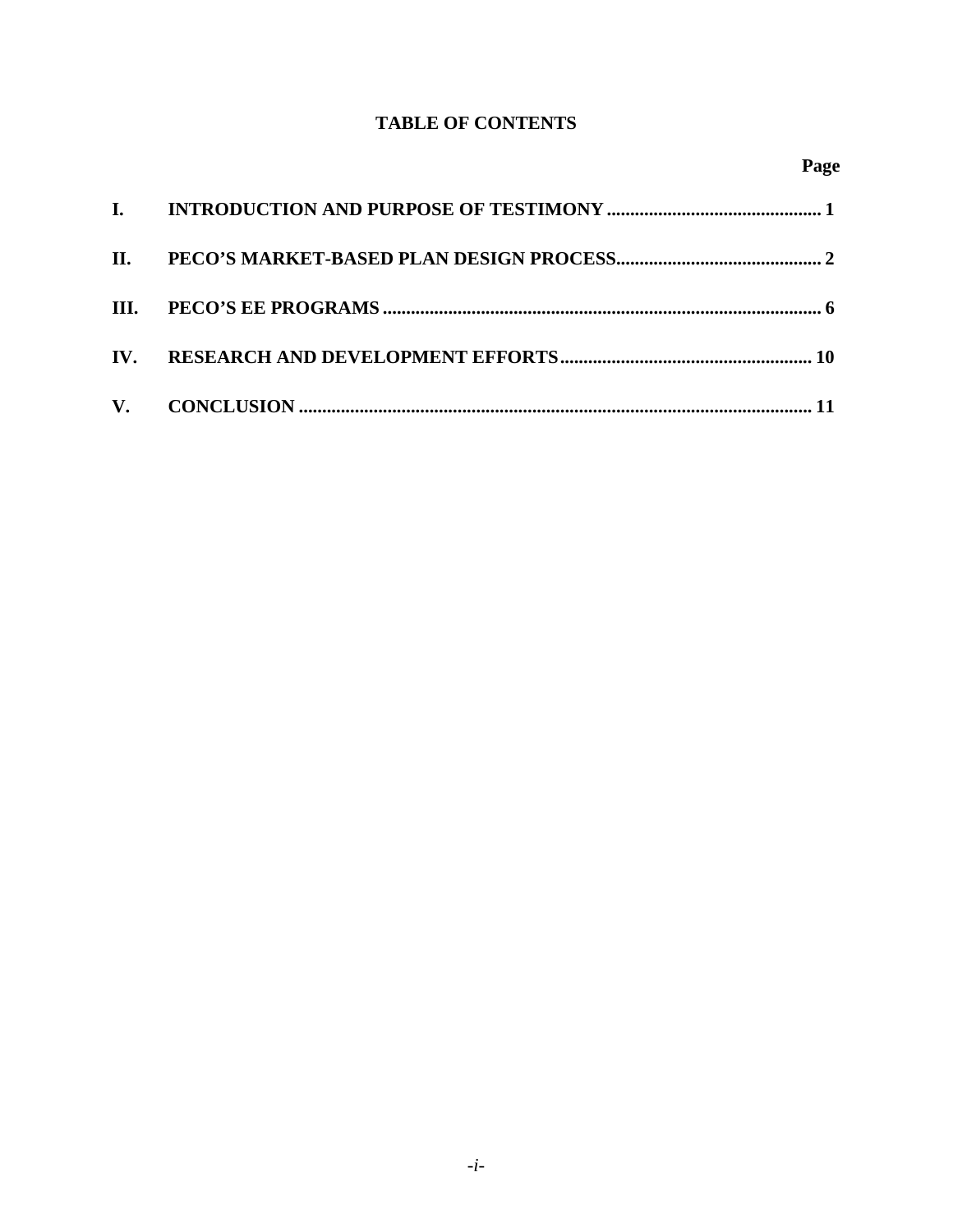| $\mathbf{1}$  |    |    | <b>DIRECT TESTIMONY</b>                                                               |
|---------------|----|----|---------------------------------------------------------------------------------------|
| $\frac{2}{3}$ |    |    | OF<br><b>NICHOLAS DEDOMINICIS</b>                                                     |
| 4             |    |    | I.<br><b>INTRODUCTION AND PURPOSE OF TESTIMONY</b>                                    |
| 5             | 1. | Q. | Please state your full name, professional position, and business address.             |
| 6             |    | A. | My name is Nicholas DeDominicis. I am the Manager of Evaluation, Measurement          |
| 7             |    |    | and Verification ("EM&V") for PECO Energy Company ("PECO" or the                      |
| 8             |    |    | "Company"). My business address is PECO Energy Company, 2301 Market Street,           |
| 9             |    |    | Philadelphia, Pennsylvania 19103.                                                     |
| 10            | 2. | Q. | What are your duties and responsibilities in this position?                           |
| 11            |    | A. | I am responsible for strategic planning, plan design, and EM&V as they relate to      |
| 12            |    |    | PECO's Act 129 Energy Efficiency and Conservation ("EE&C") initiatives. In            |
| 13            |    |    | particular, I develop market-based programs and service offerings to meet PECO's      |
| 14            |    |    | Act 129 obligations and lead the Company's EM&V of plan implementation to             |
| 15            |    |    | ensure both compliance and continuous improvement. I also represent PECO in           |
| 16            |    |    | interactions with the Pennsylvania Public Utility Commission's ("Commission's")       |
| 17            |    |    | Statewide Evaluator ("SWE"), Commission working groups and stakeholders               |
| 18            |    |    | concerning the Company's EE&C programming.                                            |
| 19            | 3. | Q. | Please describe your educational background and your professional experience.         |
| 20            |    | A. | I received a Bachelor of Science degree in nuclear engineering from the University of |
| 21            |    |    | Massachusetts. Since 1988, I have been involved in the design and implementation      |
| 22            |    |    | of demand side management ("DSM") programming for businesses and utilities. For       |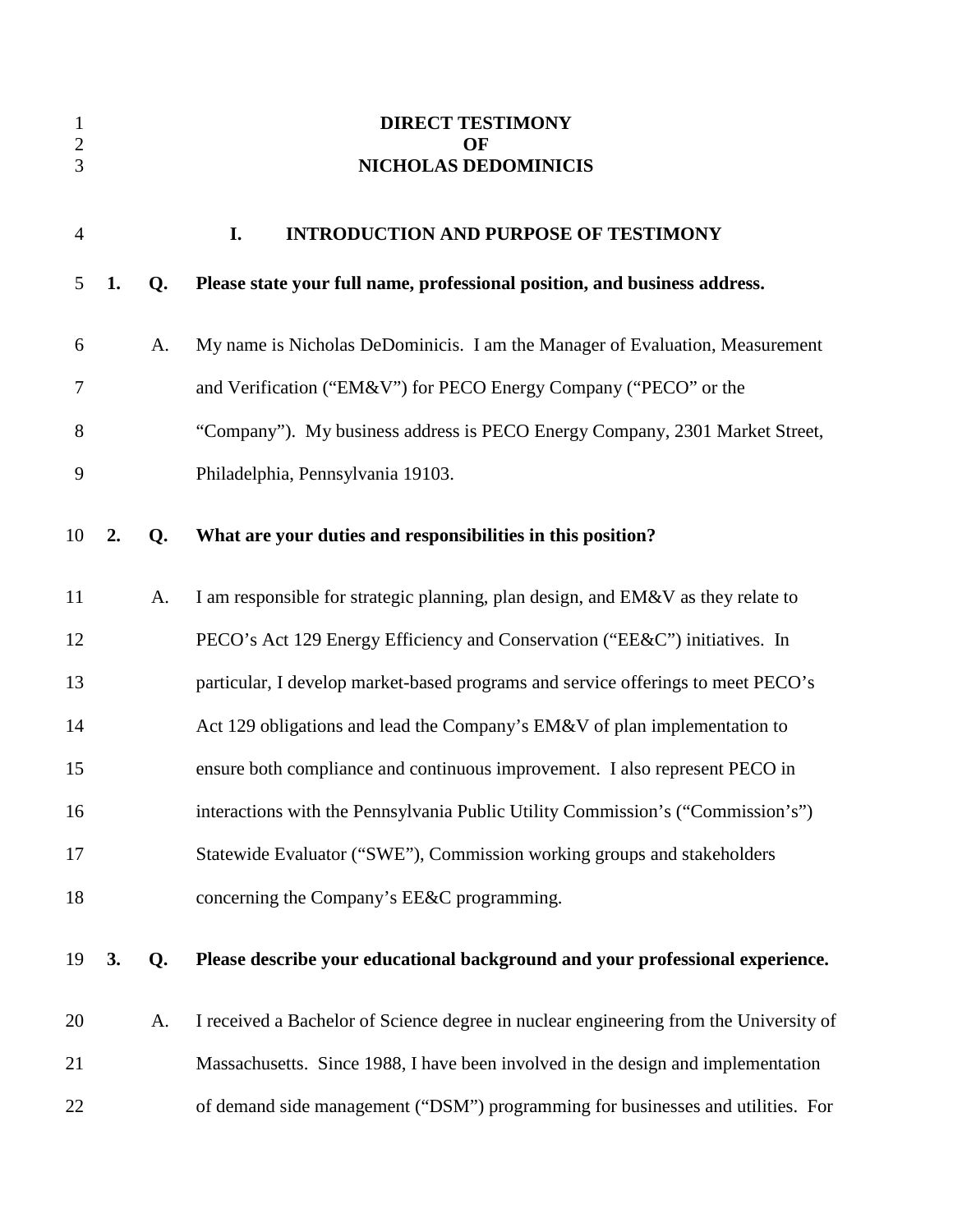| $\mathbf{1}$   |    |    | example, from 2000-2003, as Vice President of Energy Conservation and Load              |
|----------------|----|----|-----------------------------------------------------------------------------------------|
| $\overline{2}$ |    |    | Management for the New Hampshire Electric Cooperative, I managed a team of over         |
| 3              |    |    | 25 individuals to develop and implement successful DSM programming.                     |
| $\overline{4}$ |    |    | Immediately before joining PECO in 2010, I was the Director of Energy Strategies        |
| 5              |    |    | and Solutions for Clean Energy Exchange, a clean energy consulting company. In          |
| 6              |    |    | that role, I led efforts to develop new market-based products and service offerings and |
| 7              |    |    | create strategic partnerships with governmental entities, service providers,            |
| $8\,$          |    |    | manufacturers, and equipment suppliers.                                                 |
| 9              | 4. | Q. | What is the purpose of your direct testimony?                                           |
| 10             |    | A. | The purpose of my direct testimony is to: (1) describe the market-based process used    |
| 11             |    |    | to determine the details of the Company's proposed energy efficiency ("EE")             |
|                |    |    |                                                                                         |
| 12             |    |    | programs in its Phase IV EE&C Plan ("Phase IV Plan" or "Plan"); (2) describe the        |
| 13             |    |    | EE programs and how they will meet the requirements of Act 129 and the                  |
| 14             |    |    | Commission's Phase IV Implementation Order; $1$ and (3) discuss the expected            |
| 15             |    |    | research and development efforts during Phase IV.                                       |
| 16             |    |    | PECO'S MARKET-BASED PLAN DESIGN PROCESS<br>II.                                          |
| 17             | 5. | Q. | Please describe the key differences in how PECO developed its Phase IV Plan as          |
| 18             |    |    | compared to its Phase III Plan.                                                         |
| 19             |    | A. | In Phase III, the Company established the design of each program and then sought        |

<sup>1</sup> Implementation Order, *Energy Efficiency and Conservation Program*, Docket No. M-2020-3015228 (Order entered June 18, 2020) ("Phase IV Implementation Order").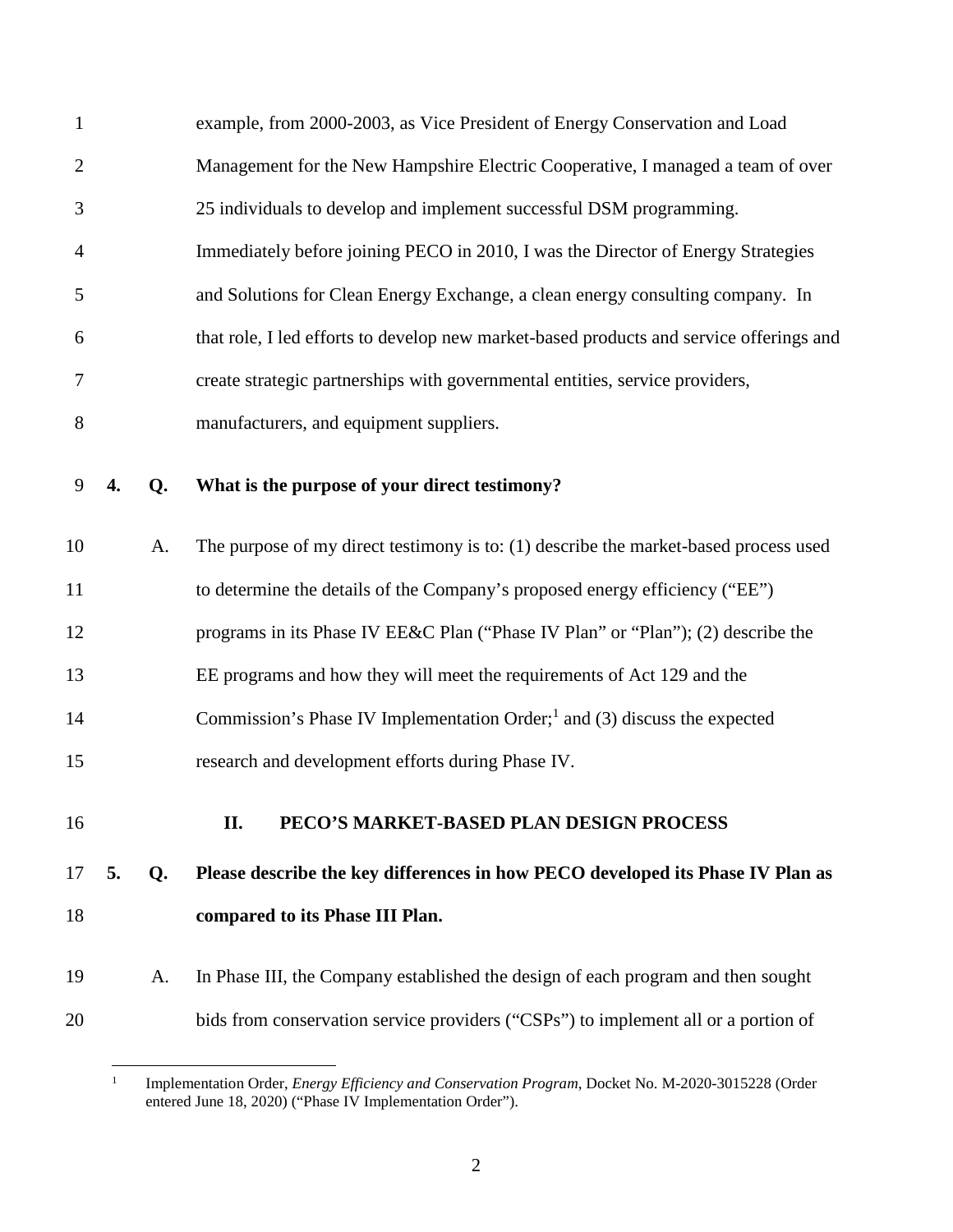| $\mathbf{1}$ |    |    | each PECO-designed program. In Phase IV, the Company established high-level          |
|--------------|----|----|--------------------------------------------------------------------------------------|
| $\mathbf{2}$ |    |    | requirements for each program in the Phase IV Plan and then solicited and assessed   |
| 3            |    |    | bids from experienced CSPs for program designs that were consistent with those       |
| 4            |    |    | requirements. PECO's Phase IV process is intended to harness the power and           |
| 5            |    |    | creativity of the marketplace to meet the Company's mandated EE savings and peak     |
| 6            |    |    | demand reductions ("PDRs") and support programs that offer customers meaningful      |
| 7            |    |    | opportunities to save energy and money.                                              |
| 8            | 6. | Q. | How did the Company develop its Phase IV program requirements?                       |
| 9            |    | A. | First, the Company used the results of the SWE's Energy Efficiency and Peak          |
| 10           |    |    | Demand Reduction ("EEPDR") Potential Study, which served as the basis for the EE     |
| 11           |    |    | and PDR targets in the Phase IV Implementation Order, to divide EE saving and        |
| 12           |    |    | PDRs between the residential, low-income, and commercial and industrial ("C&I")      |
| 13           |    |    | sectors. The SWE performed electric distribution company ("EDC")-specific studies    |
| 14           |    |    | which presented the technical, economic, and achievable potential over ten years and |
| 15           |    |    | program potential over five years beginning June 1, 2021 for each of those customer  |
| 16           |    |    | sectors.                                                                             |
| 17           |    |    | PECO then determined the appropriate division of the Company's mandated EE           |
| 18           |    |    | savings and PDRs between its five Phase IV programs: (1) Residential (excluding      |
| 19           |    |    | low-income); (2) Income-Eligible; (3) Residential Home Energy Reports; (4) Income-   |
| 20           |    |    | Eligible Home Energy Reports; and (5) Non-Residential. As part of that process,      |
| 21           |    |    | PECO determined what portion of the assigned residential and residential low-income  |
| 22           |    |    | EE savings and PDRs could reasonably come from behavioral programs by analyzing      |
| 23           |    |    | Phase III behavioral program data and reviewing the most recent Technical Reference  |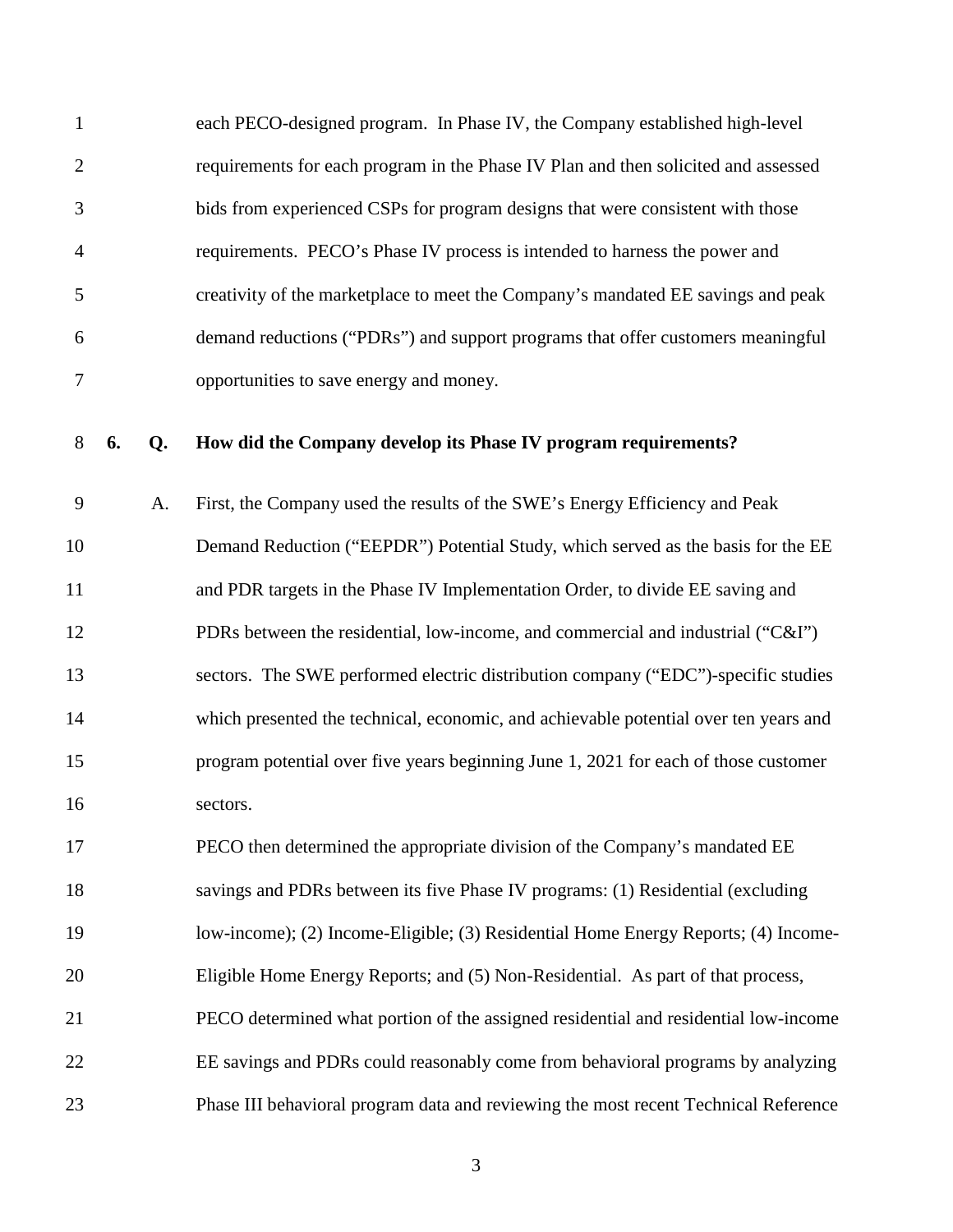| $\mathbf{1}$   |    |    | Manual ("TRM"). To account for program implementation risks, the Company                      |
|----------------|----|----|-----------------------------------------------------------------------------------------------|
| $\overline{2}$ |    |    | multiplied the EE savings and PDRs assigned to each program by 105%.                          |
| 3              |    |    | After the EE savings and PDRs were assigned to each program, the Company relied               |
| 4              |    |    | upon the SWE's acquisition cost findings in the EEPDR to establish the budget for             |
| 5              |    |    | each program.                                                                                 |
| 6              | 7. | Q. | Did the Company develop additional program design requirements?                               |
| 7              |    | A. | Yes. Consistent with the Commission's requirement in the Phase IV Implementation              |
| 8              |    |    | Order, each program must be designed to achieve a minimum of 15% of its total EE              |
| 9              |    |    | savings and PDRs each year. In addition, the non-behavioral programs must: (1)                |
| 10             |    |    | allow customers to access all applicable measures in the TRM; and (2) engage a                |
| 11             |    |    | variety of market players (e.g., trade allies).                                               |
| 12             | 8. | Q. | How did the Company solicit and assess bids for Phase IV programs?                            |
| 13             |    | A. | The Company issued requests for proposals ("RFPs") for different program groupings            |
| 14             |    |    | in a manner consistent with the Company's Commission-approved Phase IV RFP                    |
| 15             |    |    | process. <sup>2</sup> Bidders were instructed to propose program designs (including measures, |
| 16             |    |    | rebates, trade ally engagement, etc.) that met each of the Company's high-level               |
| 17             |    |    | program requirements and to identify any sub-contractors they would employ.                   |
| 18             |    |    | Bidders were also asked to propose a "pay for performance" contract pricing structure         |
| 19             |    |    | whereby the CSP's compensation would be based on the achievement of verified EE               |

<sup>2</sup> PECO's Phase IV RFP process was approved by Secretarial Letter issued August 27, 2020 at Docket No. M-2020-3020830.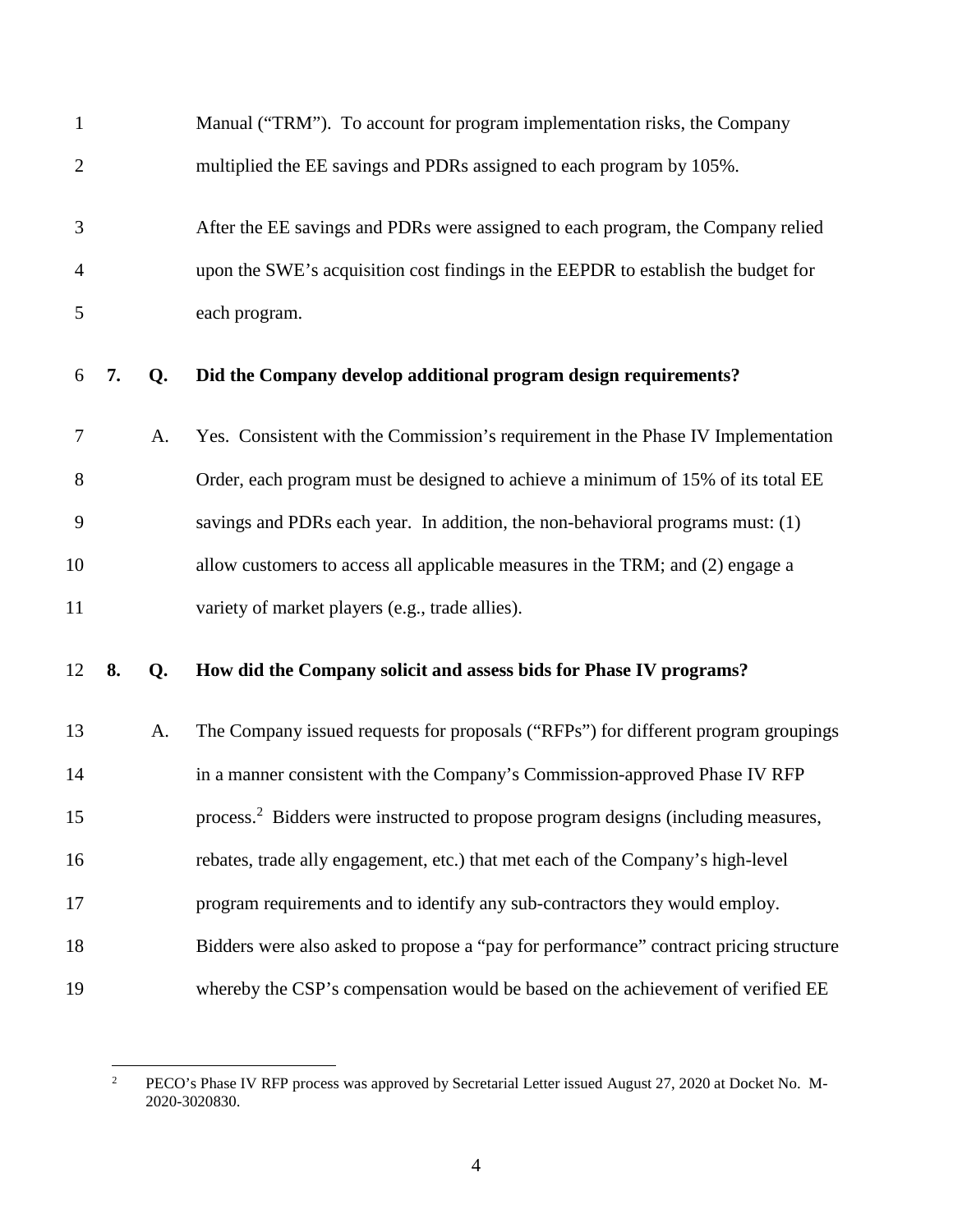| $\mathbf{1}$   |    |    | savings. Program design submissions were made on specialized workbooks                   |
|----------------|----|----|------------------------------------------------------------------------------------------|
| $\overline{2}$ |    |    | developed by Guidehouse, our outside consultant, to ensure that each CSP provided        |
| 3              |    |    | an appropriate level of information.                                                     |
| 4              |    |    | The Company carefully reviewed each bid in accordance with its Phase IV RFP              |
| 5              |    |    | process and selected the winning bidders. The Company's Phase IV Plan reflects the       |
| 6              |    |    | program designs proposed by the winning CSPs.                                            |
| 7              | 9. | Q. | What are the benefits of using the market-based plan design process that you             |
| 8              |    |    | have described?                                                                          |
| 9              |    | A. | There are numerous benefits to the Company's approach:                                   |
| 10             |    |    | Incorporates diverse market expertise. By letting CSPs design programs to meet the       |
| 11             |    |    | Company's key requirements, PECO's Phase IV Plan reflects the expertise and              |
| 12             |    |    | experience of multiple market actors in the EE space.                                    |
| 13             |    |    | <b>Provides greater flexibility to respond to market changes.</b> By having a single CSP |
| 14             |    |    | manage an entire program instead of certain portions of a program, the CSP can take      |
| 15             |    |    | a flexible and market-responsive approach to achieving the required EE savings and       |
| 16             |    |    | PDRs. If, for example, a certain component of the program is underperforming, the        |
| 17             |    |    | CSP and PECO can agree to promptly increase incentive levels, employ a new               |
| 18             |    |    | marketing strategy, or even shift emphasis to other program components to stay on        |
| 19             |    |    | track.                                                                                   |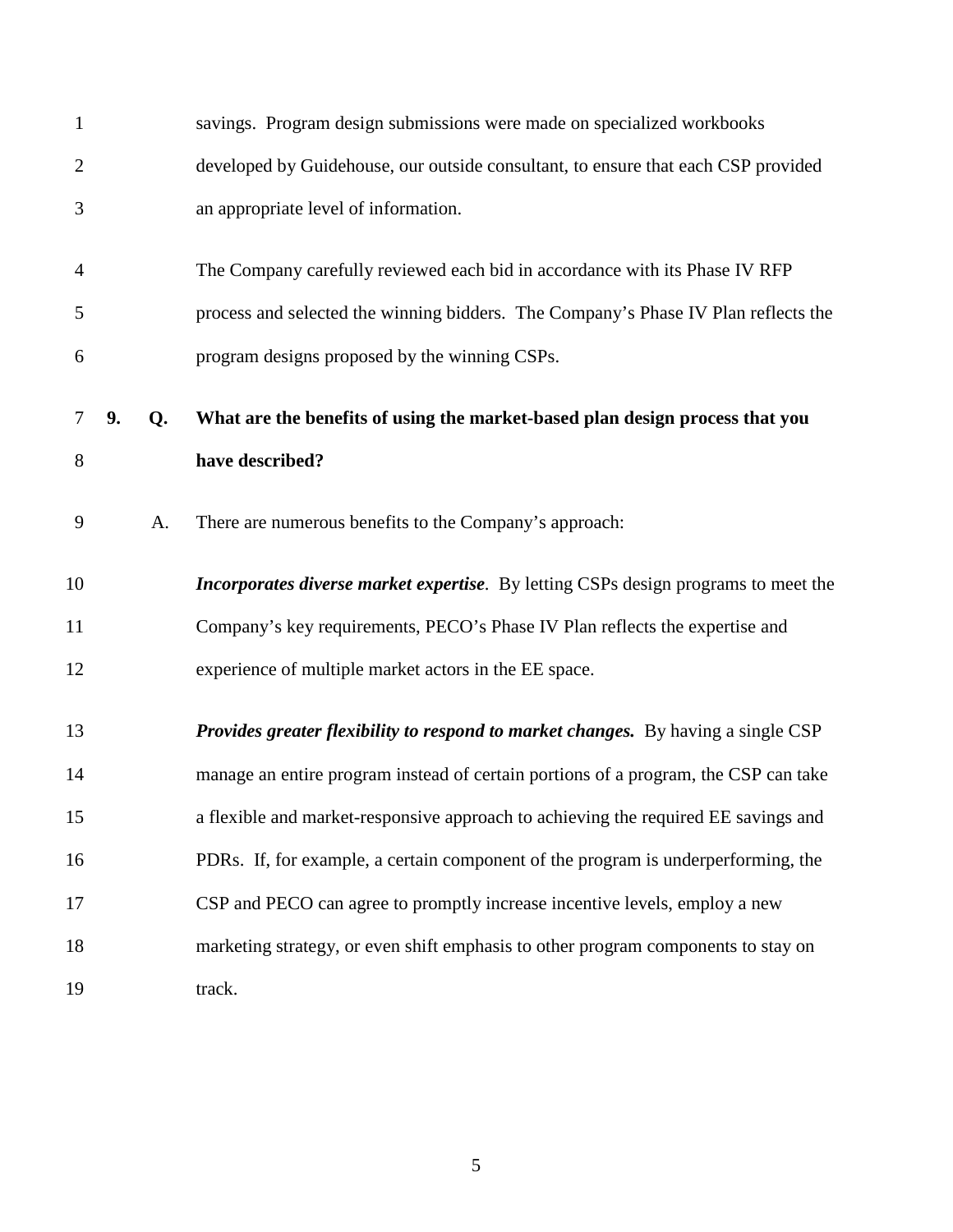| $\mathbf{1}$   |        |    | Incentivizes innovative and cost-effective CSP activity. Because CSPs are             |
|----------------|--------|----|---------------------------------------------------------------------------------------|
| $\overline{2}$ |        |    | compensated based on their ability to drive EE savings, they are incentivized to      |
| 3              |        |    | design innovative, achievable and cost-effective programs. The flexibility provided   |
| $\overline{4}$ |        |    | to CSPs will further promote creative responses to challenges that occur during       |
| 5              |        |    | program implementation.                                                               |
| 6              |        |    | <b>Engages an array of market actors to drive a positive customer experience.</b> By  |
| 7              |        |    | requiring CSPs to engage a variety of market actors during program implementation,    |
| 8              |        |    | PECO is ensuring that customers have access to comprehensive savings                  |
| 9              |        |    | opportunities. The CSP compensation structure also incentivizes CSPs to carefully     |
| 10             |        |    | monitor subcontractor performance to ensure a positive customer experience.           |
|                | 11 10. | Q. | Will the Company be engaging CSPs to implement other elements of the Phase            |
| 12             |        |    | IV Plan that are not specific to a particular program?                                |
| 13             |        | A. | Yes. Separate from the program-specific process I described above, the Company        |
| 14             |        |    | will be using its Phase IV RFP process to engage CSPs for a variety of other Phase IV |
| 15             |        |    | Plan matters, such as EM&V.                                                           |
| 16             |        |    | PECO'S EE PROGRAMS<br>Ш.                                                              |
|                | 17 11. | Q. | Please provide an overview of the EE programs in PECO's Phase IV Plan.                |
| 18             |        | A. | The Company is proposing five EE programs: (1) Residential (excluding low-            |
| 19             |        |    | income); (2) Residential Home Energy Reports; (3) Income-Eligible; (4) Income-        |
| 20             |        |    | Eligible Home Energy Reports; and (5) Non-Residential. As I previously explained,     |
| 21             |        |    | the Company identified the key requirements for each program and then CSPs were       |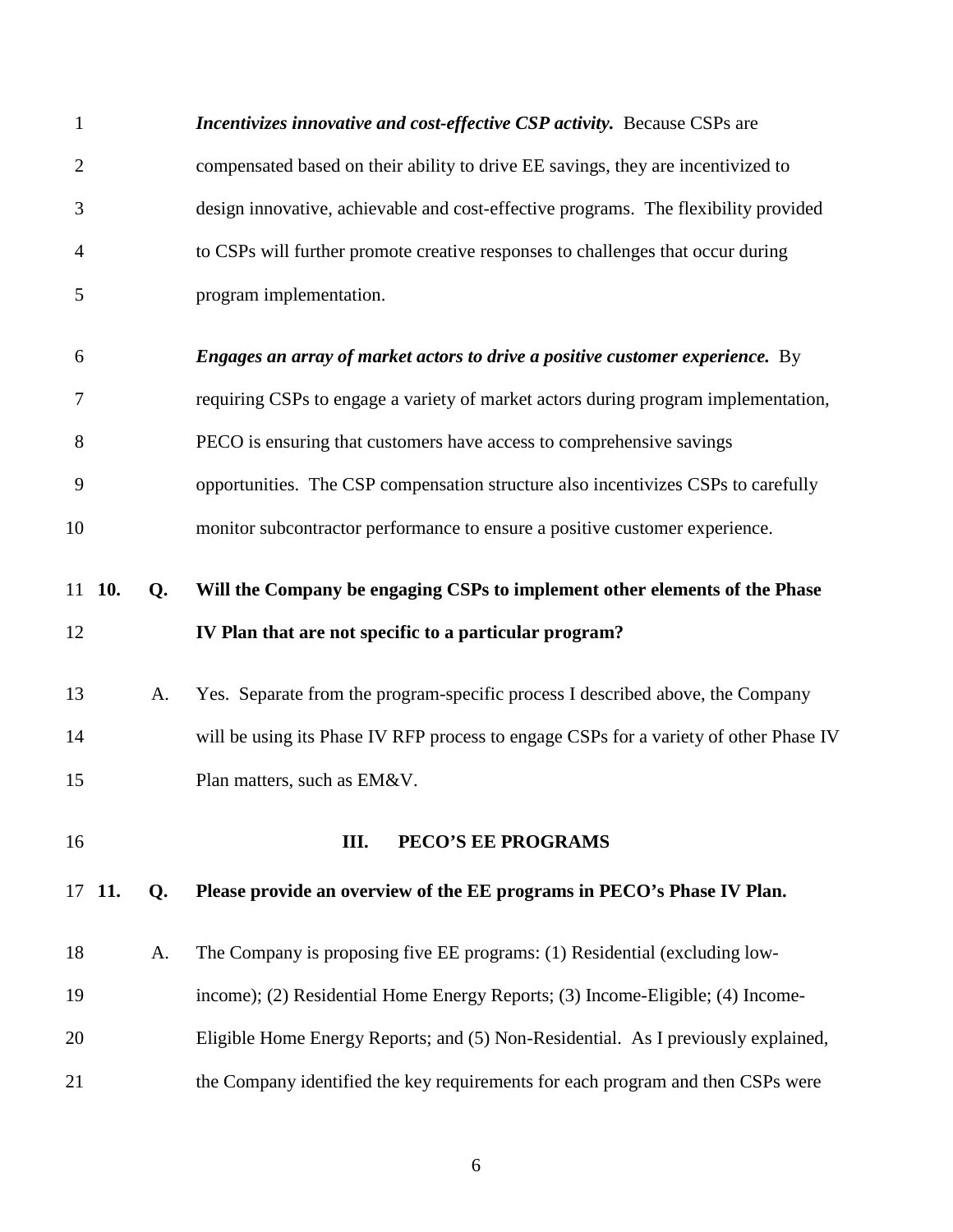1 given the opportunity to compete with one another and propose the design details for 2 each program. Each winning program design is consistent with the requirements I 3 previously described.

#### 4 **12. Q. What programs will be offered to residential customers?**

5 A. The **Residential Program** is designed to offer customers opportunities to save energy 6 across all their electric end-uses and to make participation in the program a pleasant 7 experience. The Program has multiple objectives, including incentives for purchases 8 of efficient lighting, appliances, HVAC upgrades, energy saving devices, and other 9 energy savings technologies. The Program will offer appliance recycling services to 10 remove old, inefficient refrigerators, freezers, and window AC units. Additionally, 11 the Program will include a new construction component that will drive the 12 construction of energy-efficient homes and demonstrate their value to the 13 marketplace. Finally, the Program will have offerings for the customer premises and 14 common areas of multifamily buildings (both individually-metered and master-15 metered).

16 PECO will also offer a **Residential Home Energy Reports ("HER") Program** that 17 involves regularly delivering direct mail or digital HERs that motivate customers to 18 act through contextualized energy-usage information, personal and neighborhood 19 comparisons, and energy savings recommendations. The Program is designed to 20 influence participant behaviors and influence energy management in their homes.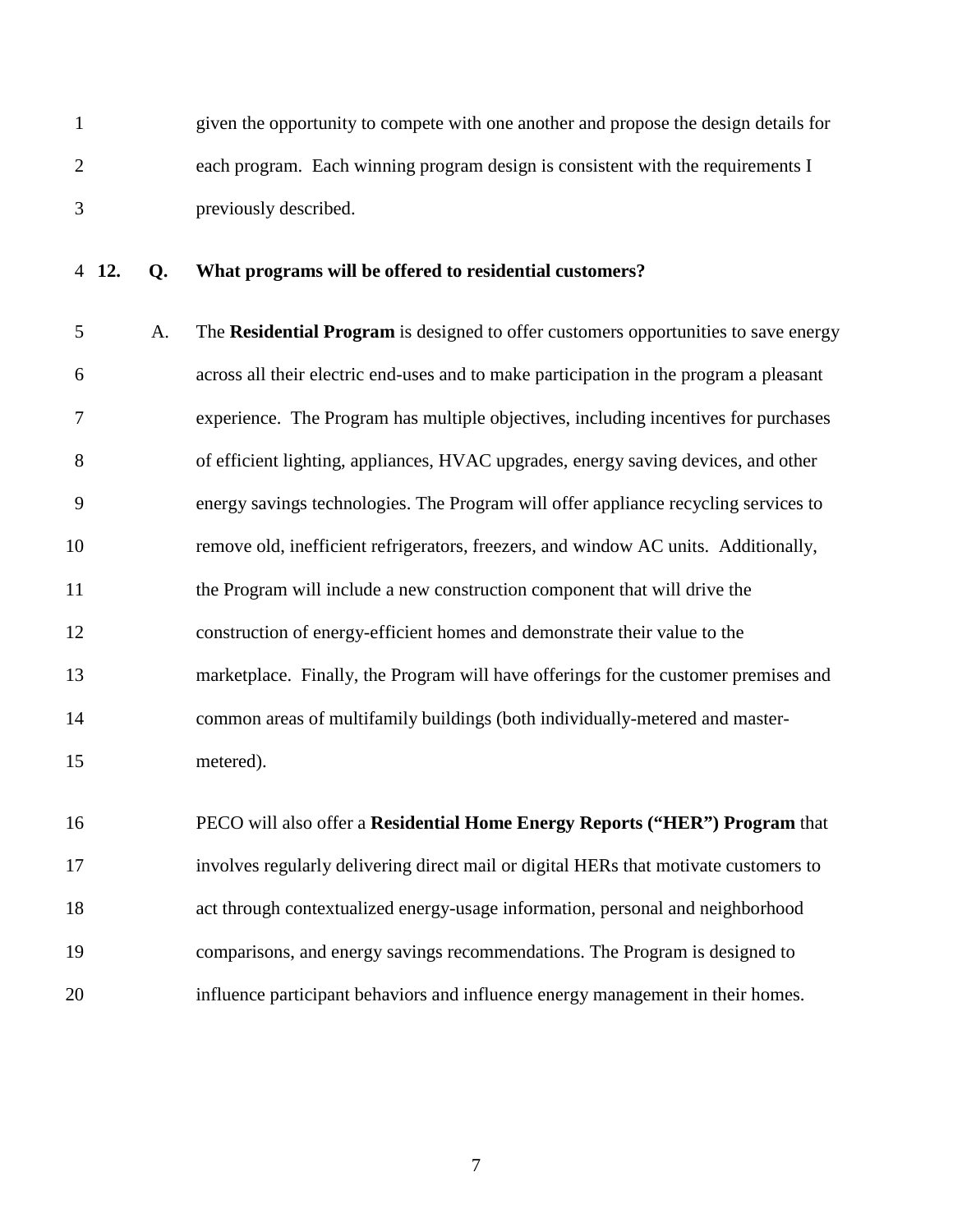# 1 **13. Q. What programs will be offered to low-income customers?**

| $\mathbf{2}$   |        | A. | The Income-Eligible Program is available to customers with a household income at          |
|----------------|--------|----|-------------------------------------------------------------------------------------------|
| 3              |        |    | or below 150% of the Federal Poverty Income Guidelines ("FPIG"). The Program              |
| $\overline{4}$ |        |    | builds upon the Company's successful Phase III low-income program. The                    |
| 5              |        |    | foundational element of the Income-Eligible Program is a direct install whole home        |
| 6              |        |    | solution, which provides in-home audits and education as well as the direct               |
| 7              |        |    | installation of EE measures at no charge to the participant. The Program also             |
| 8              |        |    | includes appliance recycling services to remove old, inefficient refrigerators, freezers, |
| 9              |        |    | and window AC units. Finally, the Program will provide opportunities for income-          |
| 10             |        |    | eligible families living in multifamily buildings, including measures for the customer    |
| 11             |        |    | premise and common areas.                                                                 |
| 12             |        |    | The Phase IV Plan also includes an <b>Income-Eligible HER Program</b> that is similar to  |
| 13             |        |    | the Residential HER Program described above but targeted only to customers in the         |
| 14             |        |    | low-income sector.                                                                        |
| 15             |        |    | Taken together, the programs offered to low-income customers are designed to              |
| 16             |        |    | exceed the requirement that PECO obtain 5.8% (80,089 MWh) of the Company's                |
| 17             |        |    | overall energy savings target from customers with a household income of 150% or           |
| 18             |        |    | less of the FPIG.                                                                         |
|                | 19 14. | Q. | Please describe the Non-Residential Program.                                              |
| 20             |        | A. | PECO Plan's includes a single, comprehensive program for both large and small C&I         |
| 21             |        |    | customers. The Non-Residential Program will provide customers with easy access            |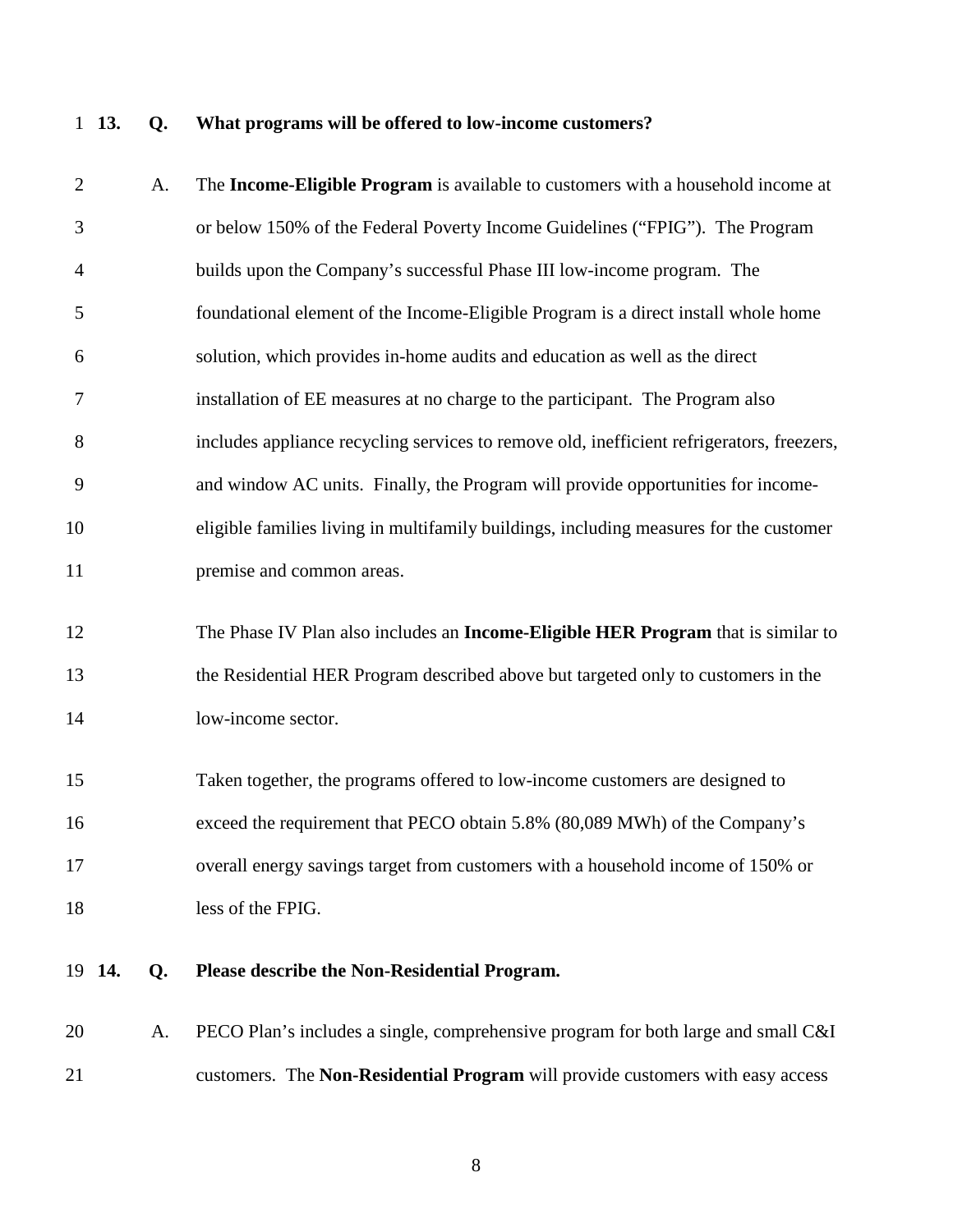| $\mathbf{1}$   |        |    | to technical support and rebates through multiple engagement options and offer           |
|----------------|--------|----|------------------------------------------------------------------------------------------|
| $\overline{2}$ |        |    | comprehensive EE solutions by providing rebates for a wide range of energy               |
| 3              |        |    | conservation measures. The Program includes a prescriptive component containing          |
| $\overline{4}$ |        |    | measures in the TRM and a custom component that can capture the interactive effects      |
| 5              |        |    | of multiple TRM measures. Both components are available for retrofit and new             |
| 6              |        |    | construction and will employ a market-driven approach in which customers are free        |
| 7              |        |    | to choose where they buy the EE measures and who installs them.                          |
|                | 8 15.  | Q. | Does the Company's Plan provide at least one comprehensive program for                   |
| 9              |        |    | residential customers and one for non-residential customers as required by the           |
| 10             |        |    | <b>Phase IV Implementation Order?</b>                                                    |
| 11             |        | A. | Yes. The Residential, Income-Eligible, and Non-Residential Programs each provide         |
| 12             |        |    | customers with comprehensive opportunities to save energy across all electric end-       |
| 13             |        |    | uses.                                                                                    |
|                | 14 16. | Q. | Is the Company's Plan designed to achieve at least 15% of the required EE                |
| 15             |        |    | savings and PDRs each program year as required by the Phase IV                           |
| 16             |        |    | <b>Implementation Order?</b>                                                             |
| 17             |        | A. | Yes. The Plan is designed to achieve over 15% of the total EE savings and PDR            |
| 18             |        |    | targets in each of the five program years (PY 13-17) as illustrated in Tables 2 and 3 of |
| 19             |        |    | the Plan.                                                                                |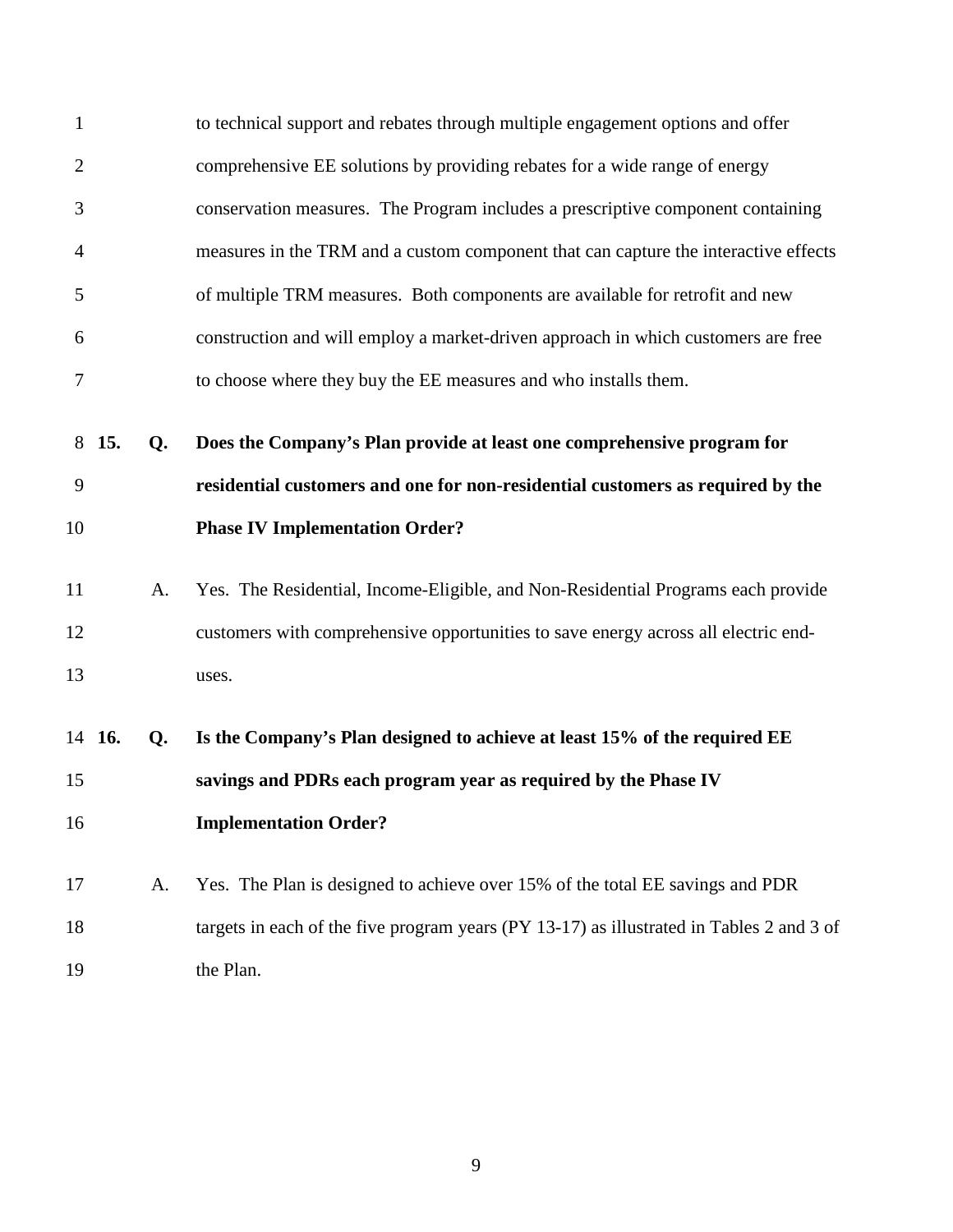|                | 1 17.  | $Q_{\rm}$ | Is the Company's Plan designed to allocate at least 50% of all spending to          |
|----------------|--------|-----------|-------------------------------------------------------------------------------------|
| $\overline{2}$ |        |           | incentives, with less than 50% allocated to non-incentive categories, as required   |
| 3              |        |           | by the Phase IV Implementation Order?                                               |
| $\overline{4}$ |        | A.        | Yes. As shown in Figure 6 of the Plan, over 50% of all spending has been allocated  |
| 5              |        |           | to incentives in each of the five program years (PY 13-17).                         |
|                | 6 18.  | Q.        | Does the Plan address the Phase IV Implementation Order requirement that            |
| 7              |        |           | EDCs describe their strategy to nominate a portion of the projected PDRs into       |
| 8              |        |           | PJM's forward capacity markets ("FCM")?                                             |
| 9              |        | A.        | Yes. PECO will nominate up to 50 MW of peak demand reductions from its portfolio    |
| 10             |        |           | of EE programs into the PJM forward capacity market in the later years of Phase IV. |
| 11             |        |           | PECO will issue an RFP to a select an experienced vendor to review the performance  |
| 12             |        |           | of the Phase IV portfolio and bid into PJM's FCM.                                   |
| 13             |        |           | RESEARCH AND DEVELOPMENT EFFORTS<br>IV.                                             |
|                | 14 19. | Q.        | Is PECO taking any steps to stay current with emerging technologies and             |
| 15             |        |           | implementation strategies during Plan implementation?                               |
| 16             |        | A.        | Yes. The Company expects that over the course of the Phase IV Plan, new             |
| 17             |        |           | technologies and market engagement strategies will emerge. PECO has therefore       |
| 18             |        |           | dedicated 5% of its annual Phase IV Plan budget towards "Research and               |
| 19             |        |           | Development" to: (1) investigate and possibly pilot new and promising technologies; |
| 20             |        |           | and (2) perform market research to identify and respond to market transformations   |
| 21             |        |           | over the course of the five-year Plan term. In accordance with Act 129, the Company |